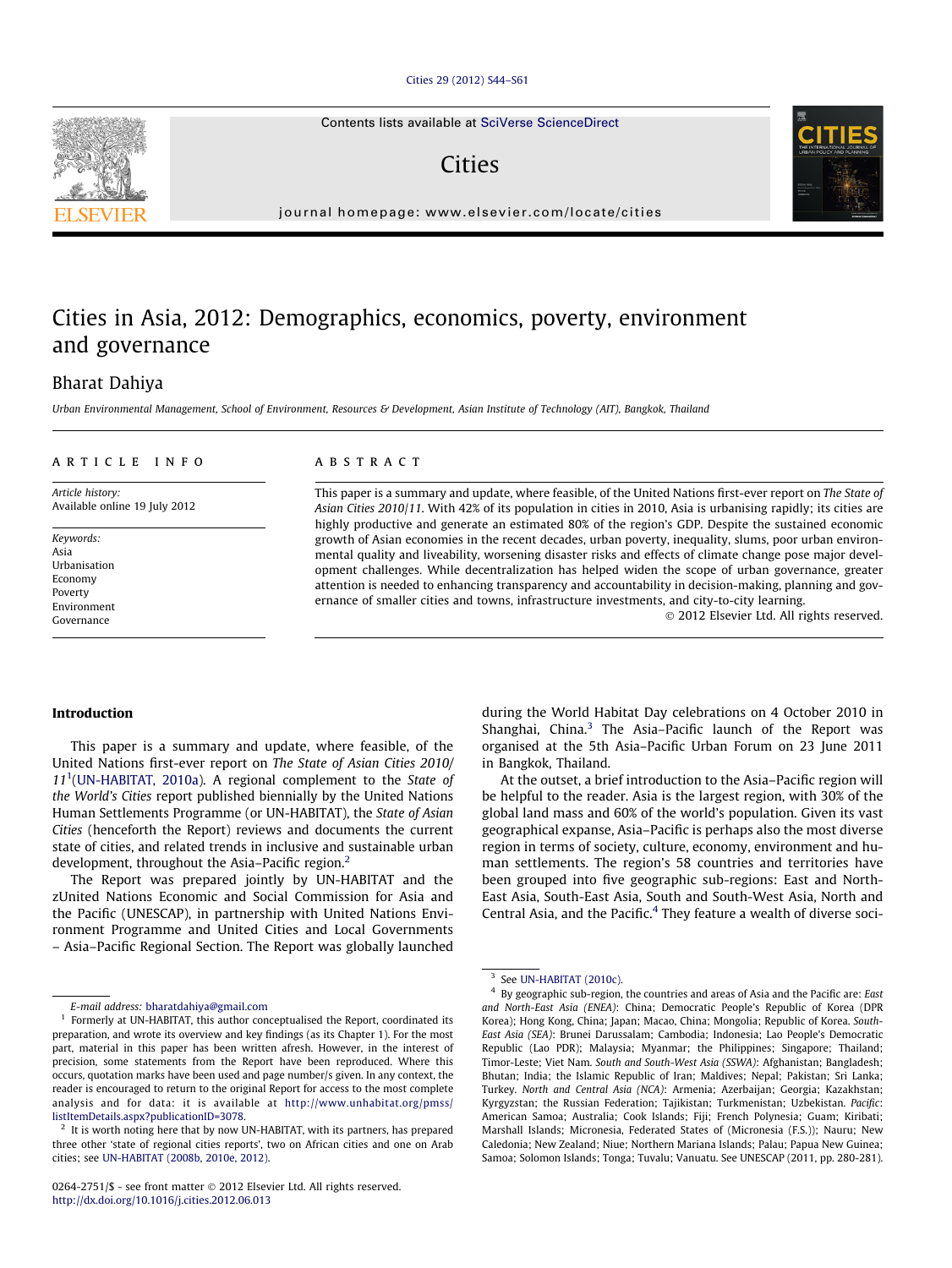

Fig. 1. The Asia-Pacific Region. Based on cartographic information from [www.un.org/Depts/Cartographic/map/profile/escap.pdf.](http://www.un.org/Depts/Cartographic/map/profile/escap.pdf) Source: [UN-HABITAT \(2010a, p. 5\)](#page--1-0).

eties and rich cultures that are rooted in its long history. In terms of economic development, the Asia–Pacific region is constituted of low-, lower-middle, upper-middle and high-income economies,<sup>5</sup> and its natural environment shows a varied picture, with tropical and temperate climes, and some of the world's most arid and water-rich biomes, not to mention the tallest mountain systems (the Himalayas), the Tibetan and Deccan plateaux, and the gigantic valleys and deltas of the Brahmaputra, Chao Phraya, Ganges, Indus, Irrawaddy, Mekong, Narmada, Red, Yangtze and Yellow rivers, to name a few. With regard to human settlements, Asia–Pacific is host to highly urbanised countries such as Australia, Japan and Singapore, and others much less urbanised, such as Cambodia, Papua New Guinea and Sri Lanka (see Fig. 1).

In reviewing and documenting the current state of cities, and trends in inclusive and sustainable urban development in the Asia–Pacific region, the Report makes use of the latest information available, and includes a selection of good practices and examples in boxed items, and a short statistical annex. The preparation of the Report has also drawn on the rich knowledge of a broad range of specialists, and peer reviews by experts. The Report uses the urban demographic data from the World Urbanization Prospects 2009 ([United Nations, 2010](#page--1-0)) and socio-economic and other data from a variety of sources. A short Statistical Annex includes selected latest data on: urban demography from the World Urbanization Prospects 2009; slums and related issues from the State of the World's Cities 2010/2011 report [\(UN-HABITAT, 2010b\)](#page--1-0); and urban water and sanitation coverage from the 2010 Update of the Joint Monitoring Programme for Water Supply and Sanitation [\(WHO & UNICEF, 2010](#page--1-0)).

The Report is divided into six chapters. Chapter 1 presents an overview and key findings (written by this author). Chapters 2–6 focus on demographic trends, economy, poverty and inequality, urban environment and climate change, and urban governance, management and finance in Asian and Pacific cities. To aid the reader, these five chapters also feature a list of 'quick facts' and 'policy points'. In the following five sections of this paper, the key findings of the Report's Chapters 2–6 have been summarised. The last section provides a perspective on the future of Asian cities.

#### Urbanising Asia

The Report's Chapter 2, Urbanising Asia, reviews urban demographic trends and the diversity of urbanisation patterns in Asia–

<sup>&</sup>lt;sup>5</sup> "The classification of countries into income groups is from the World Bank. The World Bank divides countries according to their 2009 gross national income (GNI) per capita, calculated using the World Bank Atlas method. Group classifications are: low income (\$995 or less); lower-middle income (\$996-3945); upper-middle income (\$3946-12,195); and high income (\$12,196 or more). Low-income countries: Afghanistan; Bangladesh; Cambodia; Democratic People's Republic of Korea; Kyrgyzstan; Lao People's Democratic Republic; Myanmar; Nepal; Tajikistan; Solomon Islands. Lower middle-income countries: Armenia; Bhutan; China; Georgia; India; Indonesia; Kiribati; Maldives; Marshall Islands; Micronesia (Federated States of); Mongolia; Pakistan; Papua New Guinea; the Philippines; Samoa; Sri Lanka; Thailand; Timor-Leste; Tonga; Turkmenistan; Tuvalu; Uzbekistan; Vanuatu; Viet Nam. Upper middle-income countries: American Samoa; Azerbaijan; Fiji; the Islamic Republic of Iran; Kazakhstan; Malaysia; Palau; the Russian Federation; Turkey. High-income countries: Australia; Brunei Darussalam; French Polynesia; Guam; Hong Kong, China; Japan; Macao, China; New Caledonia; New Zealand; Northern Mariana Islands; Republic of Korea; Singapore.'' (all figures in US\$; emphasis original; [UNESCAP, 2011,](#page--1-0) [p. 281](#page--1-0)).